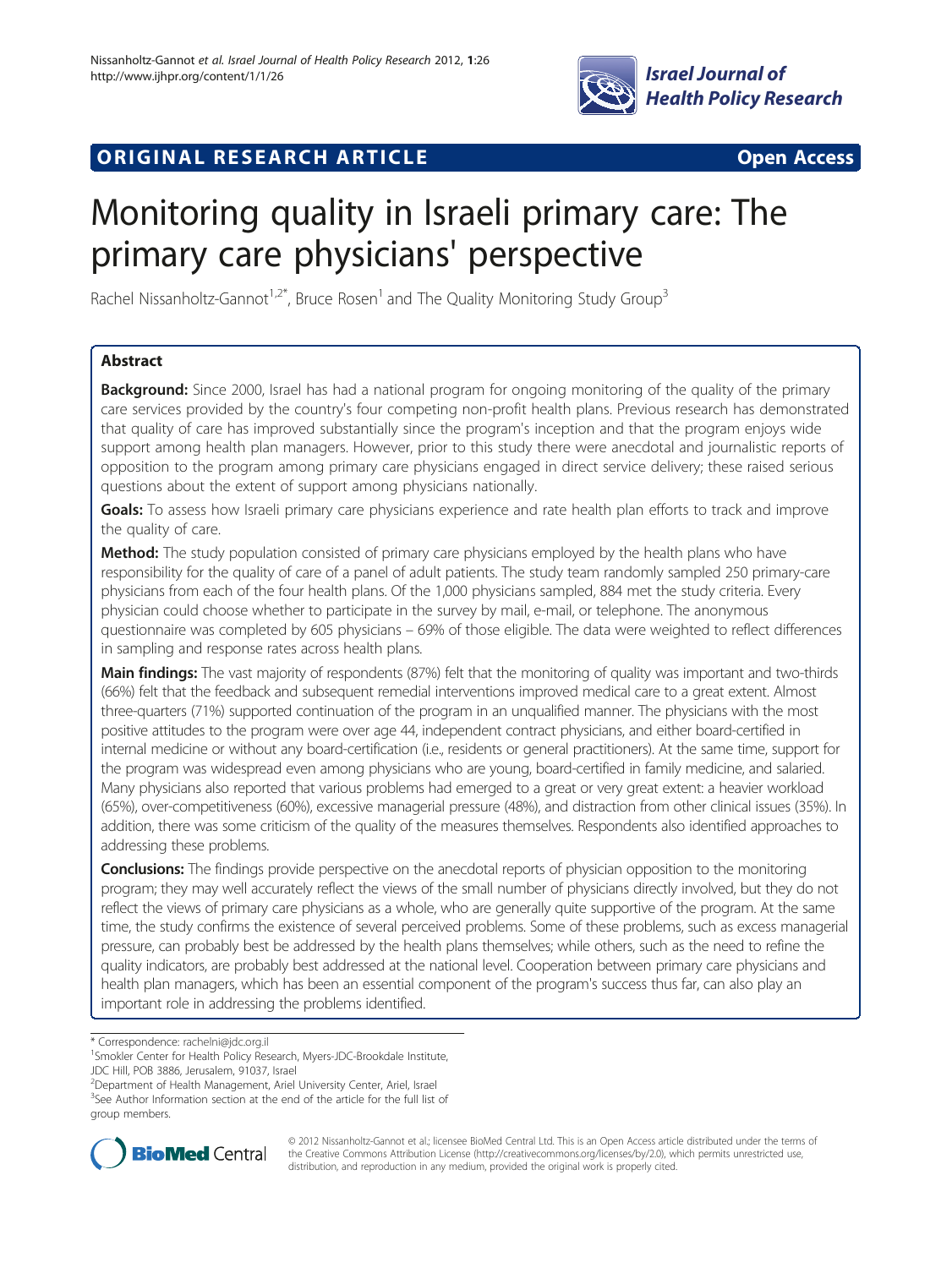#### Background

Health care systems around the world are increasingly making use of monitoring and reporting systems as a key tool for improving quality of care, and use of these systems is expected to grow further in the years ahead [\[1,](#page-11-0)[2\]](#page-12-0). The support of front-line professionals is widely considered critical to the success of these efforts [[3](#page-12-0)-[6\]](#page-12-0). Nonetheless, the literature includes only a few studies of how health care providers perceive and experience quality monitoring [[7-13\]](#page-12-0). This paper reports on the findings of a large-scale survey of physicians participating in Israel's system for monitoring the quality of community-based services. The Israeli system is of particular interest because it encompasses virtually all of the nation's primary care physicians.

Israel's National Health Insurance (NHI) Law entitles all persons residing in the State of Israel to a broad package of health care benefits including hospital care, community-based services, and pharmaceuticals. Each resident is free to choose from among four non-profit, competing health plans. The plans are required to provide all members with the full range of benefits prescribed by the NHI law and, in return, receive a capitation payment from the government [[14\]](#page-12-0).

In 2000, Israel initiated a program to monitor the quality of the community-based services provided by the health plans. It is currently operated by the Ministry of Health as a national program under the auspices of the Israel National Institute for Health Policy. At present, approximately 40 quality indicators are used by the national program.<sup>a</sup> They focus on the areas of immunizations, early detection of cancer, diabetes care, $<sup>b</sup>$  asthma, and cardiovas-</sup> cular care. All four health plans participate in the program and they receive financial support from the government to help defray the costs of monitoring and reporting on the quality indicators. However, the program does not offer financial incentives for high performance (P4P) to either health plans or individual physicians.

Two of the plans had actually begun independent quality monitoring programs prior to the initiation of the national program, and they subsequently integrated the two efforts. As a result, all the plans utilize the full set of indicators specified by the national program, and two of the plans also utilize a limited number of additional indicators.

The Israeli quality monitoring program drew heavily on the U.S. system for monitoring quality in health plans (HEDIS), in terms of both approach and specific measures. The unique features of the Israeli system include its coverage of the entire population, the extensive reliance on electronic health records, and a focus on a limited number of clinical areas [[15](#page-12-0)]. A recent comparison of U.S. and Israeli performance on 11 roughly comparable measures found similar levels of quality overall, along with much more rapid rates of improvement in Israel, despite its much lower level of per capita health expenditure [\[16](#page-12-0)]. Several factors probably contribute to this more rapid rate of improvement, including the tighter working relationships between health plans and physicians in Israel [[17](#page-12-0)]. Not surprisingly, the Israeli monitoring program enjoys wide support among health plan managers, who have implemented a broad range of interventions to improve performance as measured by the indicators [\[18\]](#page-12-0).

While the support of front-line health care providers is a prerequisite for the success of quality improvement efforts, we know of only a few studies of practitioners' attitudes to, and perceptions of, quality monitoring systems. Almost all of them were qualitative and based on semi-structured interviews of a restricted number of practitioners. For example, a qualitative study of the attitudes of Canadian family physicians to accountability for quality revealed that they viewed the private feedback they received as a necessary part of medical professionalism; however, they were reluctant to share this feedback with patients [[13](#page-12-0)]. A qualitative study of UK general practitioners revealed five types of concerns related to clinical performance indicators: the credibility of the indicators, their ulterior purpose, the growing need to demonstrate competence, perceptions of autonomy, and the identity of the assessor of their performance [[10](#page-12-0)]. Another qualitative study of UK family physicians' attitudes to the NHS' quality monitoring/payfor-performance scheme revealed that they believed it had changed physician behavior, that it had achieved targets in terms of improvements in disease-specific processes of care, and that aligning targets to professional priorities and values enhanced enthusiasm and understanding [\[8\]](#page-12-0). Other studies of UK general practitioners have similarly reported improvements in the organization, teamwork, consistency, and recording of care for conditions incentivized in the scheme, but not for non-incentivized conditions. Many respondents felt that the need to carry out and record specific clinical activities changed the emphasis away from patient-centered care. Doctors acknowledged improved disease management and teamwork but expressed unease about "box-ticking" and increased demands of team supervision, and some participants reported data manipulation to maximize practice income [[12](#page-12-0)].

Other studies have focused on doctors' attitudes to practice support provided by health plans – an issue that is clearly related to quality monitoring, albeit not identical to it [\[7,9,11\]](#page-12-0). For example, a mail survey of 11,453 U.S. generalist and specialist physicians found that the practicesupport strategies they found most useful were clinical guidelines and disease management programs, patientspecific drug information, reminders on patient health needs, reports on patient satisfaction, reports on the use of referrals or tests, and reports on immunization and mammography [\[9](#page-12-0)].

The objective of this study is to assess how Israeli primary care physicians experience and rate health-plan efforts to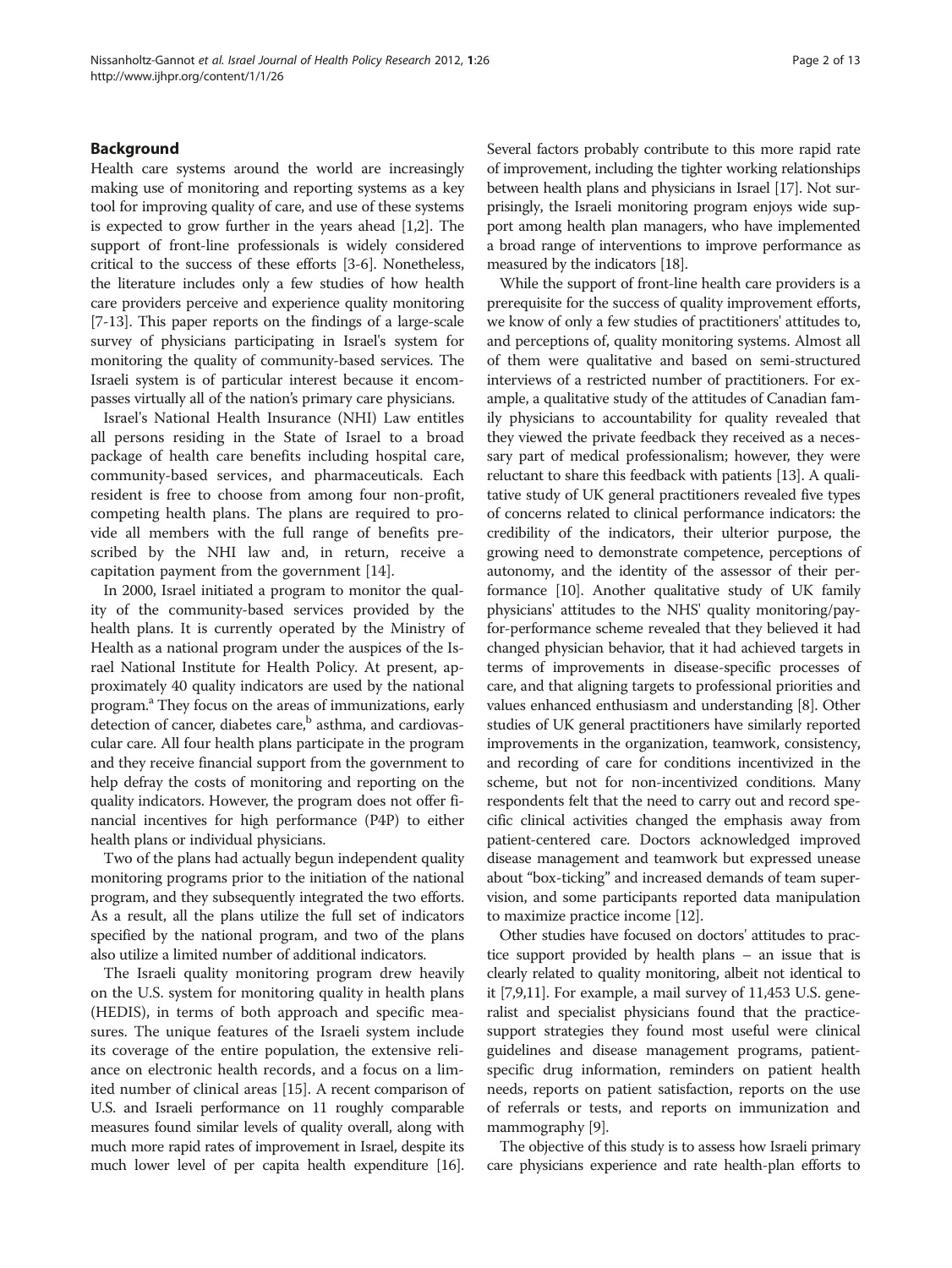track and improve the quality of care. It was motivated, in part, by the need of Israeli policymakers to understand how the country succeeds in improving quality of community care and whether physician opposition constitutes a salient risk to the program. Prior to this study there were anecdotal and journalistic reports of opposition to the program among some primary care physicians [\[19\]](#page-12-0). These raised serious questions about the extent of support among physicians nationally, and the present study seeks to provide systematic and representative answers to those questions.

It was not possible for Israeli policymakers to rely solely on studies from abroad, in part because of the paucity of relevant quantitative studies. Moreover, there are significant differences in the organization of community care and in the quality monitoring programs between the U.S., Canada, and the UK on the one hand and Israel on the other, which preclude assuming that findings from one country are directly applicable to another. Therefore, we surveyed a national representative sample of Israeli primary care physicians who are frontline participants in the monitoring system with the objective of assessing how they experience and rate healthplan efforts to track and improve the quality of care.

#### Methods

#### Study population

The study population consisted of a stratified random sample of primary care physicians employed by the health plans. Physicians were included irrespective of whether they worked full time or part time, and whether they worked on a salaried basis or as independent contractors.<sup>c</sup> As almost all quality indicators pertain to adult care, we excluded pediatricians. We also excluded physicians who do not have responsibility for the quality of care for a panel of patients: consultants, physicians who engaged mainly in administrative or managerial work, junior residents, retired physicians, and temporary replacements. The study team estimated that, at the time of the study, approximately 4,400 Israeli physicians met these criteria.<sup>d</sup>

#### Study sample and data collection

Altogether, 1,000 physicians<sup>e</sup> were randomly sampled  $-$ 250 from each of the four health plans. Of these, 884 met the study criteria. Pediatricians were generally excluded prior to sampling the 250 physicians from each plan. In contrast, physicians lacking responsibility for a panel of patients were only identified (and hence excluded from the study) at the time that they were contacted by project staff.

The survey was conducted between August and December 2010. Physicians were approached by mail with an explanation of the objectives of the survey and given the opportunity to refuse to participate. A week later, they were mailed the questionnaire and provided with a choice

#### Response rate and weighting

605 of the physicians who met the study criteria – 69% of the sample – completed the questionnaire.<sup> $\text{f}$ </sup> The main reasons for non-response were refusal to participate in the survey (15%) and failure to locate  $(7\%)$ .<sup>g</sup>

The data were weighted to reflect the differences among the health plans in sampling ratios and response rates, $h$  so that the results would more accurately reflect the national study population. The weighting also took into account the relationship between the sampling probability and the number of health plans where each physician worked (i.e., a physician working for two health plans was more likely to be included in the sample than a physician working for only one plan).<sup>i</sup>

#### The questionnaire

The main topics covered in the questionnaire were: (a) the doctors' experiences with the program; (b) their assessment of its impact on their work, patient care, and their relationship with their patients, their colleagues, and their health plans; (c) their perceptions of the quality indicators and their definitions; (d) how the physicians are using the information gathered through the program; (e) their difficulties and concerns regarding the quality assurance program; (f) their satisfaction with the program and their desires regarding its future; (g) their suggestions for improving the program; and (h) their personal and professional characteristics.

Decisions regarding the choice of topics, as well as the choice of specific questions and their formulation, were made through an iterative process involving the study team and the project steering committee, which consisted of many of Israel's leading experts on the quality monitoring system. While several questions were taken from other surveys (e.g., the Myers-JDC-Brookdale Institute's surveys of primary care physicians and specialist physicians) and adapted to meet the needs of this study, most of the questions were developed specifically for this study. The full questionnaire was piloted on a random sample of 10 primary care physicians and those questions found to be poorly understood were either modified or removed.

The final questionnaire included approximately 70 items. Many, though not all, of the questions that explored the extent of key phenomena used a six-point scale ranging from "not at all" to "very great". Generally speaking, in the tables and charts that follow we present the full distributions, while the text highlights the percentage of respondents who used the two high-end categories: "great" or "very great".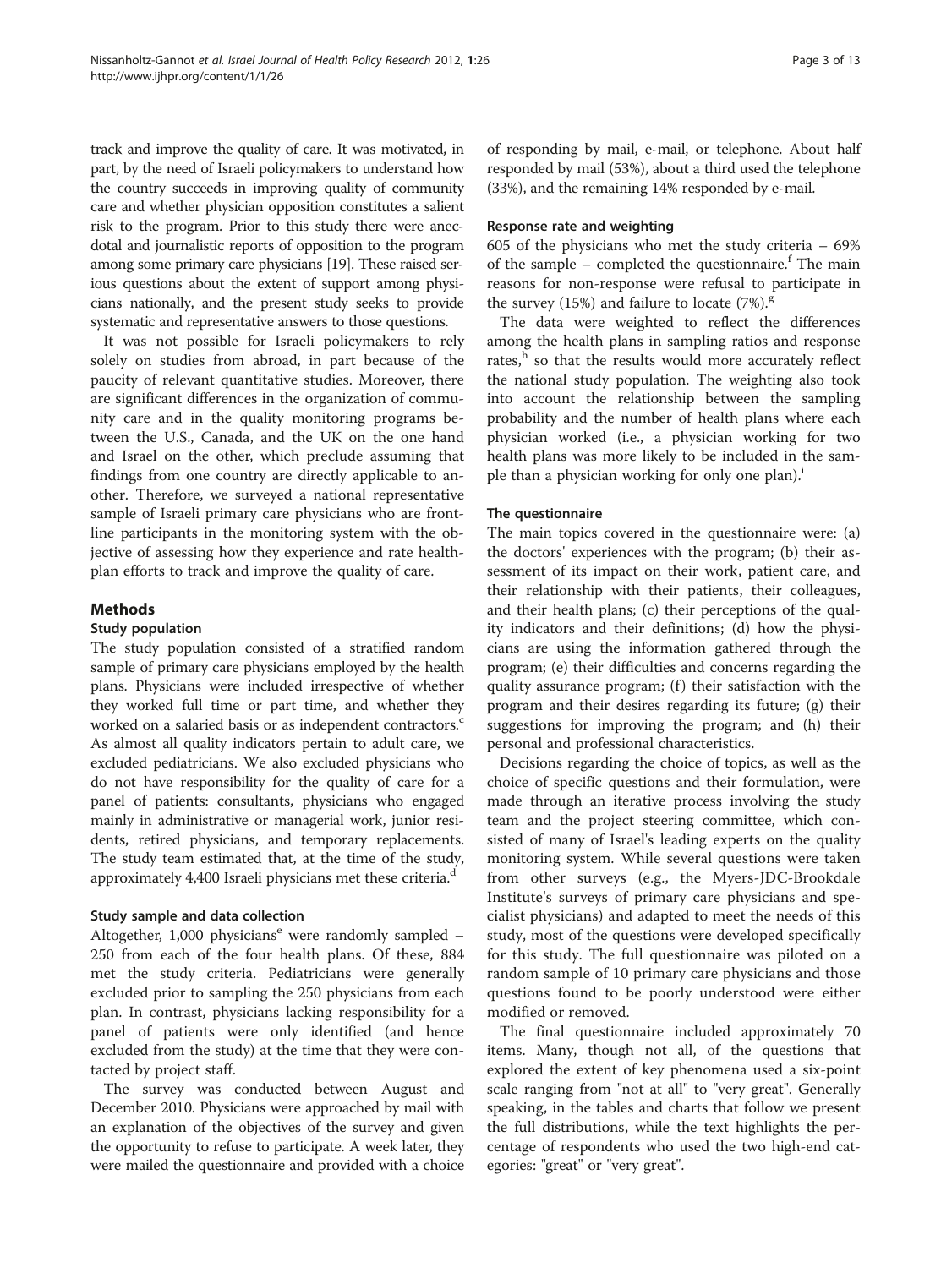<span id="page-3-0"></span>The questionnaire addressed the physicians' experience with the quality monitoring effort that they experienced in their health plans, and did not distinguish between the indicators common to all the plans as part of the national program and the additional indicators employed in two of the plans.

#### Data analysis

This paper focuses on the findings for the physician population as a whole. In addition, various analyses were carried out to explore differences among various physician subgroups. These bivariate and multivariate analyses made use of the complex samples option of the Statistical Package for the Social Sciences (SPSS), Version 13. To analyze the responses to the open-ended questions, we used the SPSS facility that permits coding of multiple responses and quantitative assessment of the frequency of each response. Non-responses to the closed-ended questions were treated as missing values.

### Results

#### Characteristics of the sample

As indicated in Table 1, the study sample was quite varied with regard to both personal characteristics (age, sex, population group, and country of birth) and professional characteristics (specialty and type of employment). As would be expected in an Israeli sample of physicians working in primary care, only a very small percentage  $(4%)$  works primarily as specialists.<sup>j</sup>

The study team compared the characteristics of the respondents and the study population for Israel's largest health plan, which accounts for about half of the physician

| Table 1 Distribution of respondents by key personal and |  |
|---------------------------------------------------------|--|
| professional characteristics (percent)                  |  |

| PERSONAL CHARACTERISTICS<br>Age    |    | PROFESSIONAL CHARACTERISTICS<br><b>Specialty</b> |    |  |
|------------------------------------|----|--------------------------------------------------|----|--|
| $\leq 44$                          | 26 | Family medicine                                  | 43 |  |
| $45 - 60$                          | 55 | Internal medicine/other                          | 19 |  |
| >60                                | 19 | Not board certified                              | 38 |  |
| Sex                                |    | Type of employment <sup>#</sup>                  |    |  |
| Female                             | 44 | Salaried only                                    | 48 |  |
| Male                               | 56 | Independent only                                 | 25 |  |
|                                    |    | Both salaried and<br>independent                 | 26 |  |
| <b>Population group</b>            |    |                                                  |    |  |
| Non-Jew                            | 24 | Main type of practice                            |    |  |
| Jew                                | 76 | As primary care MD                               | 96 |  |
|                                    |    | As specialist MD                                 | 4  |  |
| <b>Country of birth</b>            |    |                                                  |    |  |
| Outside of Israel                  | 60 |                                                  |    |  |
| Israel                             | 40 |                                                  |    |  |
| $\sim$ $\sim$ $\sim$ $\sim$ $\sim$ |    |                                                  |    |  |

# Total is less than 100 due to rounding.

population. The two were found to be very similar with regard to sex and whether they worked as independent contractors; the sample had a slightly higher concentration of young physicians up to age 44 (33% in the sample vs. 21% in the population) and board-certified specialists (73% vs. 60%). Similar comparisons were not carried out in the other three plans due to lack of available data on the physician population meeting study criteria.

### Perceptions of the monitoring program and of the quality indicators

The vast majority of respondents (87%) felt that the monitoring of quality was either important (50%) or very important (37%). Two-thirds of the respondents (66%) felt that the feedback and subsequent remedial interventions improved medical care to a great or very great extent. Almost three-quarters of respondents (71%) supported continuation of the program in an unqualified manner, and another 11% supported its continuation in part or under certain conditions.

There was widespread support of the monitoring program's choice of broad clinical areas, with 76% indicating that the areas were chosen appropriately to a great or very great extent. There was also a fair amount of support for the way the specific indictors had been defined, with 60% indicating that they were appropriately defined to a great or very great extent.

At the same time, about a third of respondents recommended that some of the specific indicators needed to be modified to a great or very great extent (Table 2). Ten percent of respondents identified specific clinical areas as unnecessary (e.g., vaccinations) and about half the respondents identified specific indicators as unnecessary. The indicators most often identified as unnecessary were the occult fecal blood test indicator and various indicators related to diabetes. Conversely, a number of respondents suggested adding indicators of the quality of communication with patients and of the care of mental disorders.

| Table 2 Perceptions of the monitoring program and the  |
|--------------------------------------------------------|
| quality of the indicators: Respondents' assessments of |
| the extent of related phenomena (percent)              |

|                                                                   | Very<br>great |    | Great Moderate Minor Very |               | minor         | <b>Not</b><br>at all |
|-------------------------------------------------------------------|---------------|----|---------------------------|---------------|---------------|----------------------|
| Feedback and<br>remedial efforts<br>improved quality <sup>a</sup> | 20            | 46 | 24                        |               | ξ             |                      |
| The clinical areas<br>selected were<br>appropriate                | 14            | 62 | 21                        | $\mathcal{D}$ |               |                      |
| The indicators were<br>defined appropriately                      | 8             | 51 | 35                        | 4             | $\mathcal{L}$ |                      |
| The indicators need<br>to be modified                             | 9             | 23 | 27                        | 19            | 8             | 14                   |

<sup>a</sup>Total exceeds 100 due to rounding.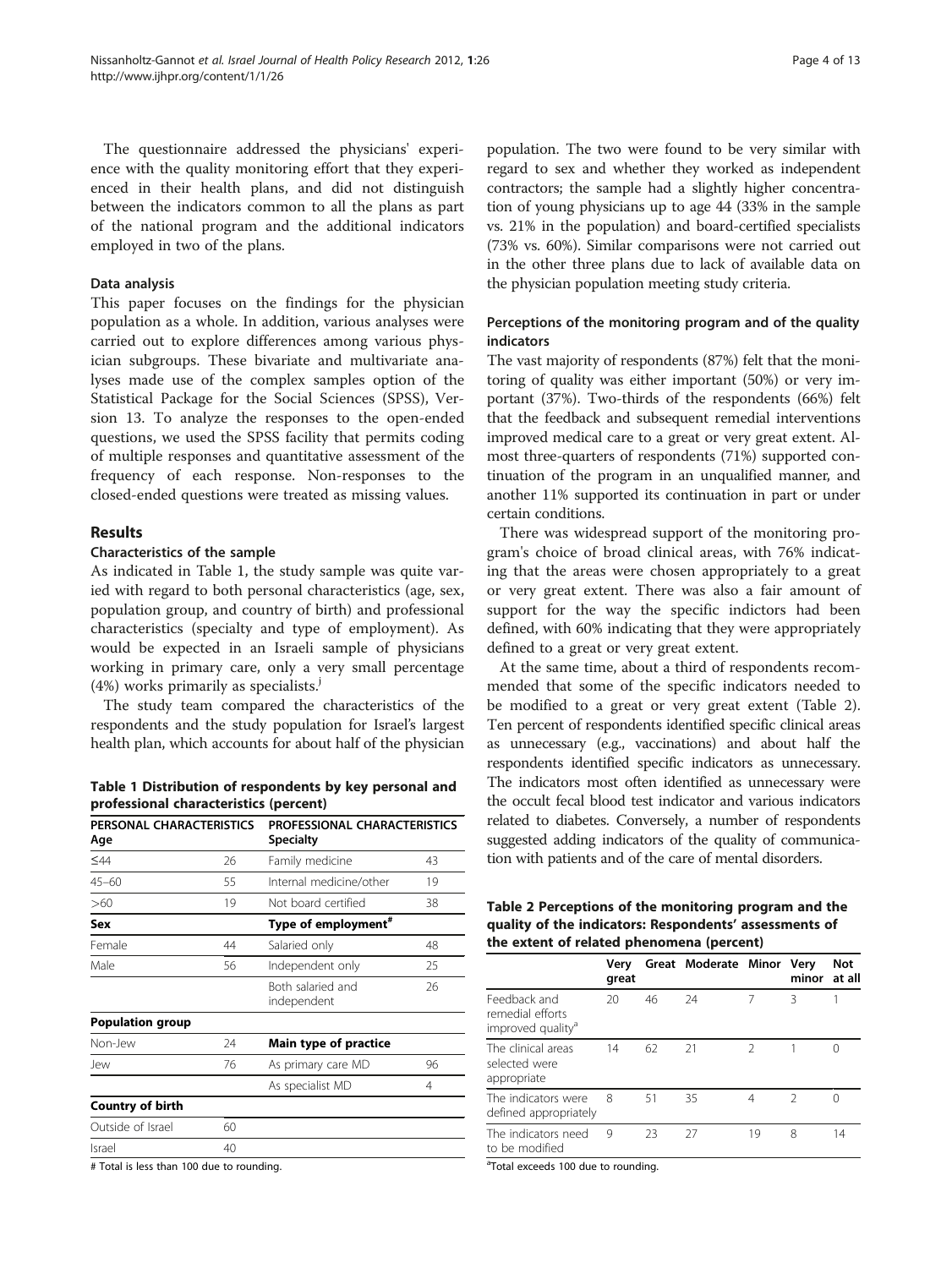An overwhelming majority of the respondents (83%) agreed that patients' psycho-socioeconomic determinants affect clinical outcomes. A very large majority also felt that the use of the indicators should take into account the patients' psychosocial status (91%), socioeconomic status (73%), and general health (92%) to a great or very great extent (Figure 1).

When asked to suggest ways to improve the monitoring program and its implementation, about one-third of respondents provided specific suggestions. The suggestions proposed most often by the physicians were: reducing the number of indicators, adjusting the indicators to reflect the socioeconomic status of their patients, and hiring additional auxiliary staff; these were cited by 9%, 19%, and 9%, respectively, of the physicians who made specific suggestions.

#### Doctors' relations with the health plans and other professionals

Most respondents (62%) had received explanations about the quality indicators from their health plans, and about two-thirds of that group thought that these explanations were adequate. Similarly, about half of the respondents (55%) indicated that they had received training from the plans on how to improve performance, and about twothirds of that group found the training adequate. Half the respondents (50%) indicated that the health plans were doing everything they could to help physicians improve performance to a great or very great extent, and another 27% indicated that they did so to a moderate extent.

Almost all of the physicians (91%) reported that they received computerized reminders when they saw patients for whom the quality indicators suggested that additional health care was needed. Similarly, about three-quarters of the physicians (76%) reported that they periodically received a list of patients who had not been given the required checks or treatment.



There was a great deal of diversity in the extent to which respondents felt that the health plans were allowing them to deviate from the protocols embedded in the quality indicators in those cases where it made sense clinically to do so<sup>k</sup>; 42% indicated that they could do so to a great or very great extent, 33% indicated the ability to do so to a moderate extent, and 25% indicated that they could so only to a minor/very minor extent or not at all. At the same time, 37% of respondents indicated that the monitoring led to clinically unnecessary tests or treatments to a great or very great extent.

About half of the physicians (47%) felt that the program enhanced teamwork in the health plan to a great or very great extent (Table 3). As many as 80% agreed that nurses fully shared responsibility with them for what had been achieved through the program, and 60% felt that the nurses helped them to improve the quality of their practice procedures, as indicated in the monitoring program, to a great or very great extent.

There was a great deal of variety in the extent to which respondents endorsed the statement "Doctors help one another with suggestions on how to improve performance on the indicators"; 29% indicated that they do so to a great or very great extent, 29% indicated that they do so to a moderate extent, and 42% indicated that they do so to a minor/very minor extent or not at all  $(Table 3).<sup>1</sup>$ 

#### Table 3 Physicians' relations with the health plans and other professionals: Respondents' assessments of the extent of related phenomena (percent)

|                                                                                                     | Very<br>great |    | Great Moderate Minor |    | Very<br>minor | Not<br>at all |
|-----------------------------------------------------------------------------------------------------|---------------|----|----------------------|----|---------------|---------------|
| The health plan is<br>doing everything it<br>can to help physicians<br>improve their<br>performance | 11            | 39 | 27                   | 16 | 4             | 3             |
| The physician has<br>the capacity to<br>deviate from the<br>protocol                                | 10            | 32 | 33                   | 18 | 4             | 3             |
| The program has<br>led to improved<br>teamwork                                                      | 8             | 39 | 24                   | 13 | 7             | 9             |
| Physicians assist one<br>another with<br>suggestions on<br>how to improve<br>performance            | 5             | 24 | 29                   | 20 | 8             | 14            |
| The feedback on<br>performance has<br>helped me become<br>a better physician                        | 9             | 40 | 29                   | 11 | 5             | 6             |
| The computerized<br>reminders are helpful<br>in patient care                                        | 24            | 46 | 19                   | 8  | 2             | 1             |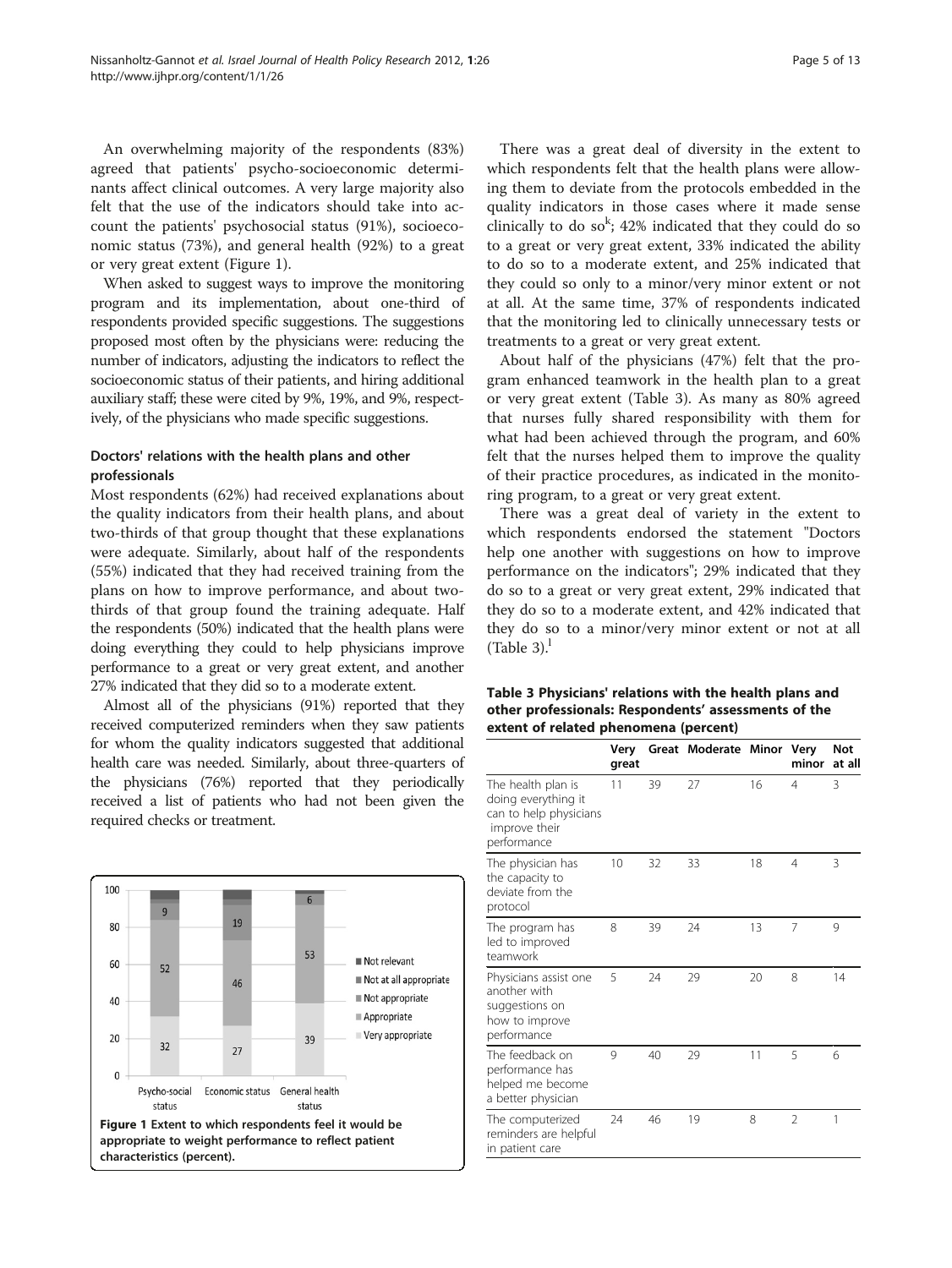#### Effect on doctor-patient relations and on patient care

About half of the respondents (53%) felt their relationships with patients had improved as a result of the program, about two-fifths (38%) reported no change, and the remaining 9% felt that the relationship had deteriorated.

About two-thirds of the physicians who had received computerized reminders about patients who failed to adhere to quality standards stated that the reminders helped them provide better care to a great or very great extent.

Approximately two-thirds of our respondents (64%) reported that they generally begin an encounter by focusing on the patient's complaints (rather than soliciting information related to the quality indicators), and another 30% reported that they sometimes did so. Regarding the patient encounter as a whole, approximately one-third of the physicians (35%) claimed that adherence to quality standards distracted them from other clinical issues to a great or very great extent, and another 30% felt that this was the case to a moderate extent.

About half of the physicians (56%) reported that, in the wake of the quality monitoring effort, they had made changes in their practices. General changes included more testing and more thorough patient monitoring. Specific changes included those in referral, testing, counseling, and consultations of patients with diabetes; in outreach to women and explanations about the importance of mammograms; and in explanations and outreach to patients about vaccinations.

#### Perceived problems associated with the program

Almost two thirds of the respondents (65%) indicated that their workload had increased to a great or very great extent as a result of the quality monitoring program. Almost as many (60%) indicated that there existed excess managerial pressure regarding the quality indicators. About half (48%) indicated feeling that there is over-competition regarding the indicators, to a great or very great extent (Figure 2).

#### Physician suggestions for addressing the problems and improving the program

Respondents who indicated that they felt over-competition to a great or very great extent were asked what changes, if any, should be made to reduce the over-competition; 27% of them provided specific suggestions, with the most common being not to make/publicize comparisons and to present the results in a different manner.

Respondents who indicated that they felt excess managerial pressure to a great or very great extent were similarly asked what changes, if any, should be made to reduce the pressure; 28% of them provided specific suggestions, with the most common being reducing the workload, providing more time for patient encounters, and changing managerial attitudes.



When asked to identify the main change they would make in how the health plans use the indicators, 29% of the full sample responded; the most common responses were allocating more time for each patient encounter, reducing the number of indicators, adjusting indicators to reflect patient socioeconomic status, reducing the workload (e.g., by adding support staff), and not using the indicators as a tool for pressuring the physicians or for promoting competition among them.

#### Physicians' job satisfaction

Generally speaking, the physicians who participated in this survey were quite satisfied with their work; 80% indicated that they were generally satisfied or very satisfied with their practice, 15% were moderately satisfied, and 5% were unsatisfied or very unsatisfied. About half (46%) of the respondents reported an improvement in job satisfaction since the implementation of the monitoring program, about a third (32%) stated that the program had not affected their satisfaction, and about a fifth (22%) responded that the program had made them less satisfied with their work.

#### Correlates and predictors of physicians' attitudes/ perceptions

Bivariate analyses were used to examine how five of the study's main outcome variables varied across key subgroups of physicians. Three of these variables focused on perceived problems associated with the program (excessive managerial, pressure perceived overload, and overcompetition), while the other two focused on positive dimensions (assessment of the program's contribution to quality, and support for its continuation). As indicated in Table [4](#page-6-0), physicians who are either board-certified in internal medicine or without specialty board certification (i.e., general practitioners or residents), are over age 44 (and even more so for those over age 60), or are working as independent contractors, tended to have the most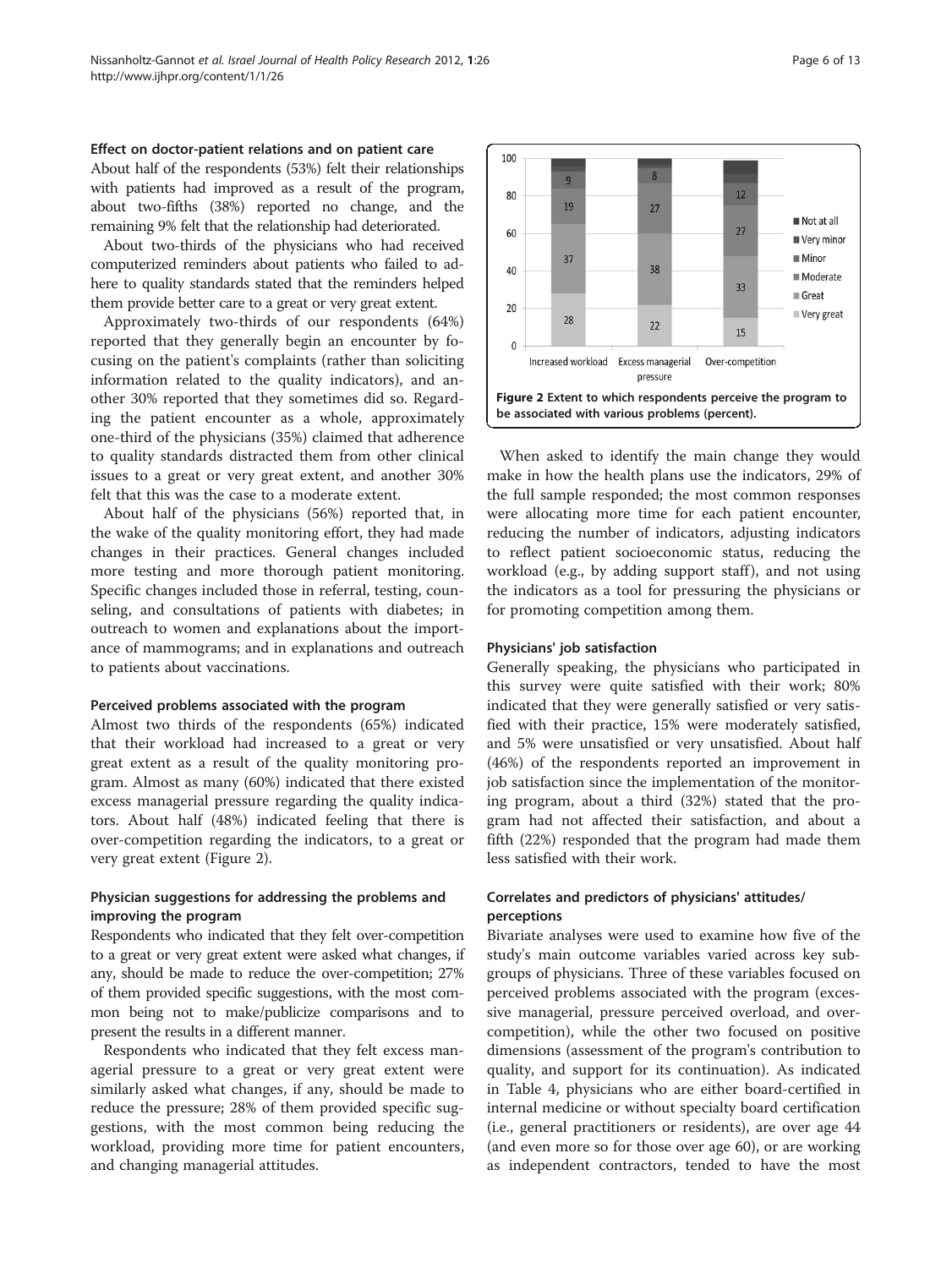<span id="page-6-0"></span>positive attitudes to the monitoring program. Yet, a high level of support for the program was also recorded among the physicians who were younger, salaried, and boardcertified in family practice. On the other hand, even among physician sub-groups with the most positive attitudes to the program, a considerable percentage reported overload, over-competition, and excessive managerial pressure.

Table [5](#page-7-0) presents the results of logistic regressions that were undertaken to assess how those same five outcome variables were independently affected by physicians' personal and demographic characteristics (age, country of birth, ethnic group, gender, clinical specialty, employment status) as well as the survey response method. Being over age 45, female, non-Israeli born, non-Jewish, and without board-certification (i.e., being a general practitioner or a resident) were all found to have independent positive effects on attitudes to the monitoring program, as were working primarily as a specialist and working as an independent only. Confidence intervals for all the independent variables, for all five equations, can be found in the [Additional file 1: Appendix](#page-11-0) [tables](#page-11-0).

Table [6](#page-7-0) presents the results of a logistic regression undertaken to assess how support for continuation of the quality monitoring programs was affected by a variety of perceived program effects, which were treated as intermediate outcomes. As expected, a perception that the quality standards were valid and perceptions that the program improved patient care, teamwork, doctor patient relations, and doctors' job satisfaction, were all independently associated with support for the continuation of the monitoring program.

|                               | <b>Excessive</b><br>managerial<br>pressure | <b>Excessive</b><br>workload | <b>Excessive</b><br>competition | <b>Contributes</b><br>substantially<br>to quality | <b>Supports</b><br>continuation |
|-------------------------------|--------------------------------------------|------------------------------|---------------------------------|---------------------------------------------------|---------------------------------|
| <b>Total</b>                  | 60                                         | 65                           | 48                              | 66                                                | 71                              |
| Age                           |                                            |                              |                                 |                                                   |                                 |
| $\leq$ 44                     | 65                                         | 65                           | 51                              | 57                                                | 68                              |
| $45 - 60$                     | 60                                         | 66                           | 50                              | 70                                                | 72                              |
| $>\!\!60$                     | 53                                         | 64                           | 39                              | 67                                                | 75                              |
| Sex                           |                                            |                              |                                 |                                                   |                                 |
| Female                        | 57                                         | 61                           | 43                              | 66                                                | 71                              |
| Male                          | 62                                         | 69                           | 51                              | 64                                                | 70                              |
| <b>Population group</b>       |                                            |                              |                                 |                                                   |                                 |
| Non-Jew                       | 65                                         | 69                           | 61                              | 77                                                | 82                              |
| Jew                           | 58                                         | 64                           | 44                              | 62                                                | 67                              |
| <b>Country of birth</b>       |                                            |                              |                                 |                                                   |                                 |
| Outside of Israel             | 53                                         | 60                           | 39                              | 66                                                | 73                              |
| Israel                        | 71                                         | 73                           | 62                              | 65                                                | 68                              |
| <b>Specialty</b>              |                                            |                              |                                 |                                                   |                                 |
| Family medicine               | 75                                         | 74                           | 60                              | 58                                                | 61                              |
| Internal medicine/other       | 45                                         | 58                           | 34                              | 68                                                | 73                              |
| Not board certified           | 50                                         | 58                           | 40                              | 73                                                | 81                              |
| <b>Type of employment</b>     |                                            |                              |                                 |                                                   |                                 |
| Salaried only                 | 61                                         | 61                           | 49                              | 64                                                | 68                              |
| Independent only              | 47                                         | 58                           | 38                              | 71                                                | 76                              |
| Both salaried and independent | 70                                         | 80                           | 57                              | 63                                                | 69                              |
| Main type of practice         |                                            |                              |                                 |                                                   |                                 |
| As primary care MD            | 61                                         | 66                           | 49                              | 65                                                | 70                              |
| As specialist MD              | 50                                         | 57                           | 39                              | 76                                                | 91                              |
| <b>Response mode</b>          |                                            |                              |                                 |                                                   |                                 |
| Regular mail                  | 62                                         | 66                           | 45                              | 59                                                | 64                              |
| E-mail                        | 50                                         | 62                           | 38                              | 55                                                | 60                              |
| Telephone                     | 61                                         | 65                           | 59                              | 82                                                | 87                              |

(extent to which each outcome was felt to a great or very great extent – in percent).

Note: Contrasts found to be significant at the .05 level appear in bold.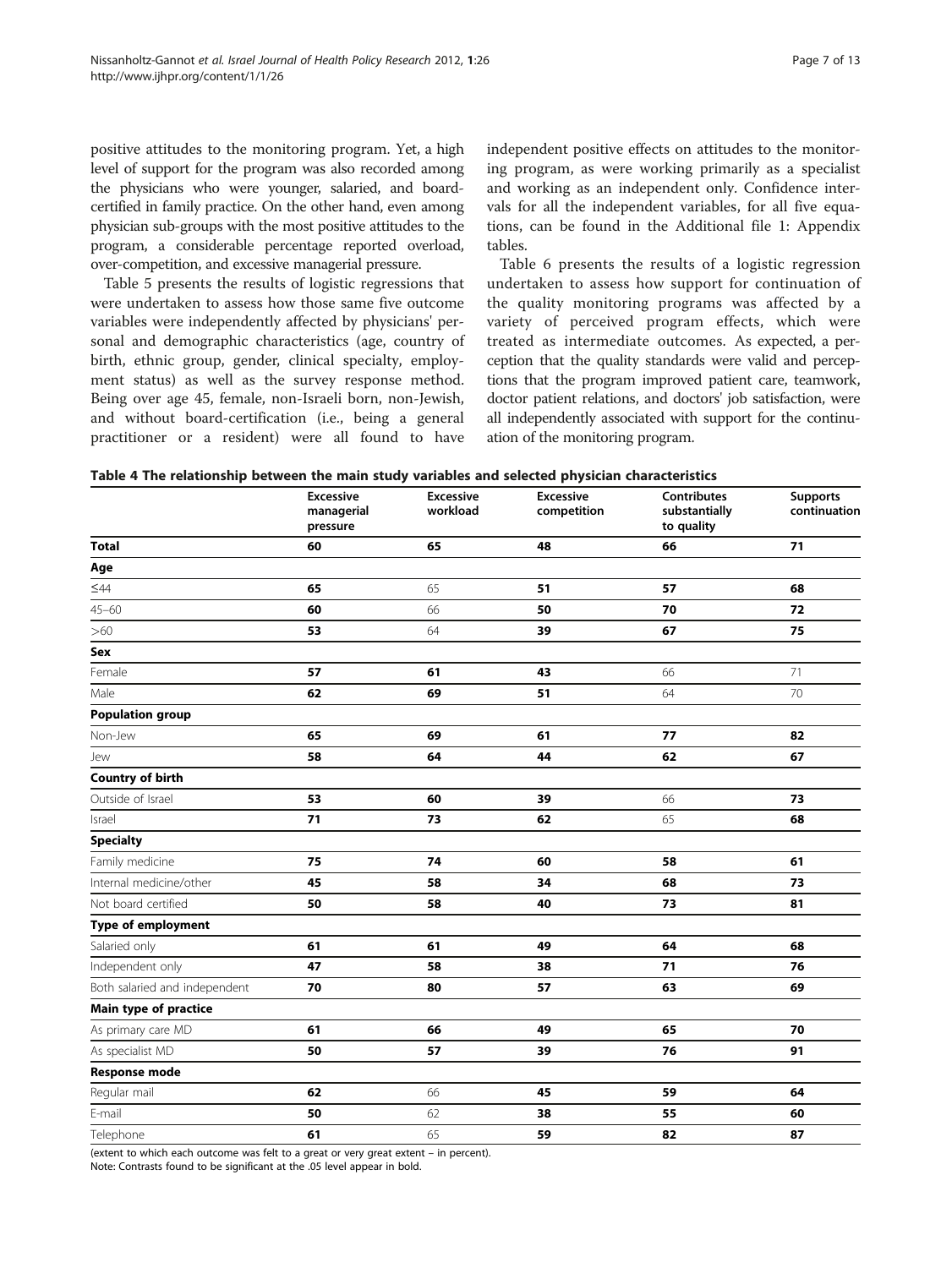|                                                                   | <b>Excessive managerial</b><br>pressure | <b>Excessive</b><br>workload | <b>Excessive</b><br>competition | Contributes substantially<br>to quality | <b>Supports</b><br>continuation |
|-------------------------------------------------------------------|-----------------------------------------|------------------------------|---------------------------------|-----------------------------------------|---------------------------------|
| Age (Reference group: $Age < 45$ )                                |                                         |                              |                                 |                                         |                                 |
| $45 - 60$                                                         | 1.0                                     | 1.6                          | 1.1                             | 1.3                                     | 0.9                             |
| $\geq 61$                                                         | 1.4                                     | 1.5                          | 0.6                             | 0.8                                     | 0.5                             |
| <b>Born in Israel</b>                                             | 0.8                                     | 0.9                          | 2.1                             | 1.0                                     | 1.8                             |
| Jewish                                                            | 0.5                                     | 0.5                          | 1.1                             | 1.0                                     | 1.4                             |
| Male                                                              | 0.7                                     | 0.6                          | 1.1                             | 1.2                                     | 1.3                             |
| <b>Board certification</b> (Reference group: Not board certified) |                                         |                              |                                 |                                         |                                 |
| Family physician                                                  | 0.6                                     | 0.6                          | 1.0                             | 0.9                                     | 1.2                             |
| Internist and other                                               | 0.5                                     | 0.7                          | 0.6                             | 0.8                                     | 0.6                             |
| Work primarily as specialist                                      | 6.1                                     | 2.2                          | 0.9                             | 0.7                                     | 0.8                             |
| Mode of employment (Reference group: Independent only)            |                                         |                              |                                 |                                         |                                 |
| Salaried only                                                     | 1.3                                     | 0.9                          | 1.3                             | 0.7                                     | 1.2                             |
| Salaried and independent                                          | 1.5                                     | 0.7                          | 1.2                             | 1.5                                     | 1.4                             |
| Response mode (Reference group: Telephone)                        |                                         |                              |                                 |                                         |                                 |
| Regular mail                                                      | 0.4                                     | 0.4                          | 0.5                             | 1.2                                     | 1.1                             |
| E-mail                                                            | 0.3                                     | 0.3                          | 0.5                             | 0.9                                     | 0.6                             |
| Cox & Snell $R^2$                                                 | 0.17                                    | 0.12                         | 0.18                            | 0.18                                    | 0.21                            |
| Nagelkerke R <sup>2</sup>                                         | 0.24                                    | 0.16                         | 0.25                            | 0.25                                    | 0.28                            |
| N (unweighted)                                                    | 556                                     | 552                          | 557                             | 554                                     | 557                             |

<span id="page-7-0"></span>Table 5 Logistic regressions of selected outcome variables on physicians' personal and professional characteristics\*

\*The set of independent variables also included the main health plan with which the physician worked. However, the coefficients of the health plan variables are not presented here, in keeping with the health plans' conditions for participating in the study.

Coefficients in bold were significant at the .05 level.

#### **Discussion**

We performed the first survey of physicians' perspectives on Israel's quality monitoring system. Two main findings emerge from the present survey. First, the vast majority of the physicians perceived the quality monitoring program as contributing positively and substantially to patient care, and most physicians supported the

#### Table 6 Results of logistic regression to explore the independent effects of perceived program impacts on support for program continuation\*

| Excessive workload                                   | 0.4  |
|------------------------------------------------------|------|
| Excessive competition                                | 1.0  |
| Excessive managerial pressure                        | 0.7  |
| All, or almost all, indicators defined appropriately | 2.6  |
| Improved quality                                     | 3.8  |
| Enhanced teamwork                                    | 2.1  |
| Improved relationships with patients                 | 2.6  |
| Improved work satisfaction                           | 2.5  |
| Cox & Snell $R^2$                                    | 0.36 |
| Nagelkerke R <sup>2</sup>                            | 0.52 |
|                                                      |      |

N (unweighted) 541 \* The regression also included as independent variables all the personal and

professional characteristics included in Table 5. Coefficients in bold were significant at the .05 level. continuation of the program. They also indicated, by a 2 to 1 margin, that the program had increased their work satisfaction. Physicians' widespread support is remarkable in light of the enormity of the changes that accompanied the introduction of Israel's national quality assurance program. The survey finding of widespread support contrasts with the impression that had been created by a limited number of highly visible objections.

Second, physicians reported six main problems that they associated with the program: increased workload, over-competition, excessive managerial pressure, distraction from other clinical issues, concerns about the validity of some of the quality standards, and encouragement of unnecessary tests or treatments. To be sure, it is hard to imagine that a quality monitoring system could be implemented without some increase in workload and managerial pressure. Still the large percentages of physicians reporting over-competition and excessive managerial pressure are definitely worthy of attention and may also be ameliorable.

#### Comparisons with other countries

These findings are consistent with those of qualitative studies in the UK and North America. Specifically, they support the association between doctors' perceptions of quality monitoring and the validity of the quality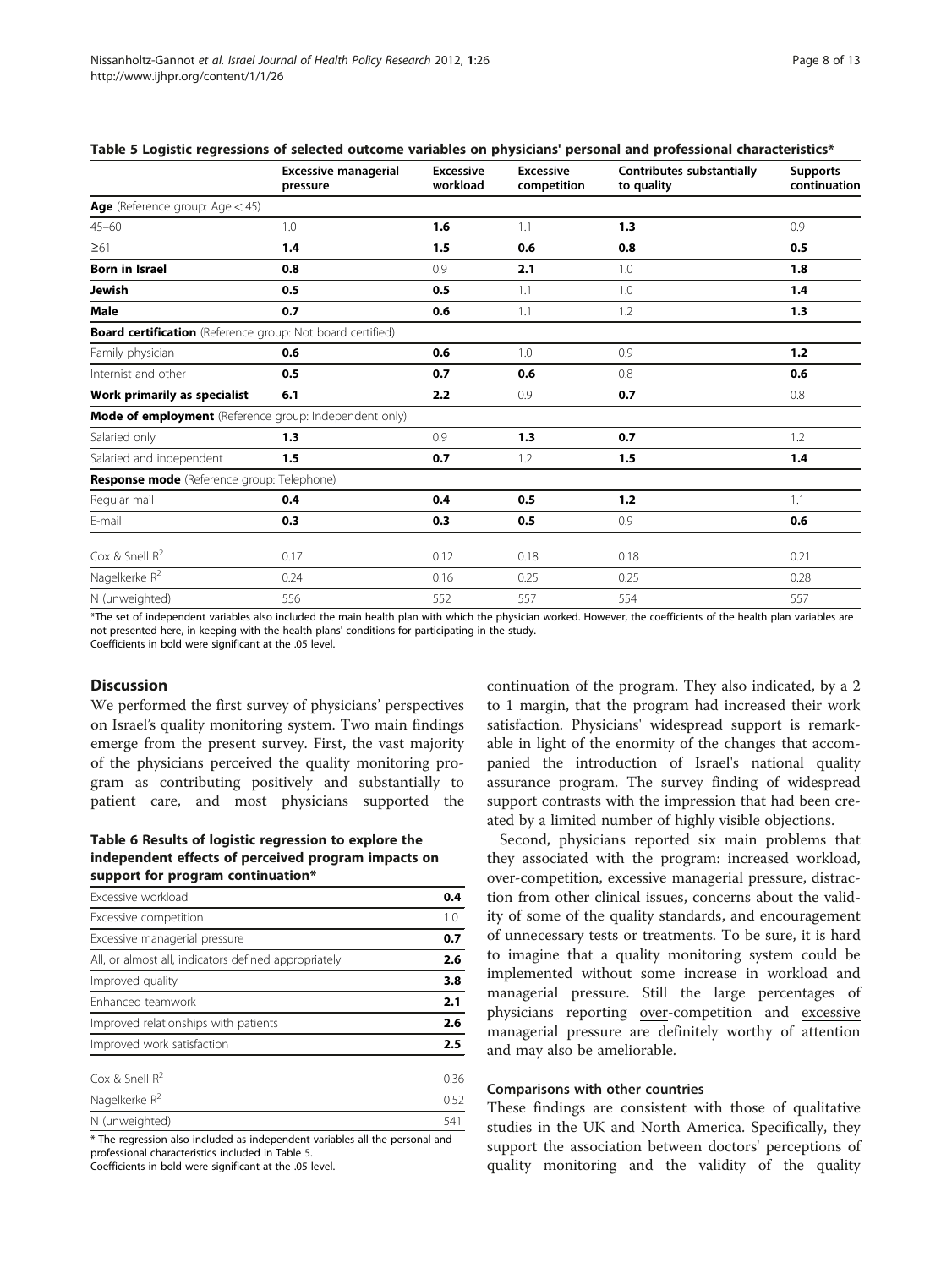standards [\[7,12\]](#page-12-0). Our findings also support those of other surveys indicating that doctors believe that quality monitoring has improved disease-specific processes of care [\[8\]](#page-12-0), as well as health care organization and teamwork [\[12](#page-12-0)].

On the other hand, when compared to their counterparts abroad, Israeli physicians appear to be more likely to consider computerized reminders effective, and less likely to perceive performance indicators as detrimental to physician-patient relations. For example, the qualitative studies carried out among UK physicians found that various quality monitoring efforts (some of which were accompanied by pay for performance incentives) may have eroded doctor–patient relations and reduced doctors' focus on patients' complaints. In contrast, only 10% of Israeli physicians reported that quality monitoring (in the absence of P4P incentives) had eroded their relationships with patients and 50% even reported improved relationships. Furthermore, the preponderance of our respondents reported that they usually begin a patient encounter by focusing on the patient's presenting complaints.

#### Reflections on selected findings

The study identified the following characteristics as being independently associated with above average levels of support for the monitoring program: being over age 45, female, non-Israeli born, non-Jewish, and/or without board certification as well as working as an independent contractor and/or primarily as a specialist. The present study does not provide any empirical data on the reasons behind these associations. Possible explanations could relate to such factors as the extent to which each group is exposed to managerial oversight on a day-to-day basis, has confidence in its professional capabilities and status in the system, has achieved improvements on the quality indicators, engages in ongoing CME activities, and has been culturally or socially influenced to be open to standards, monitoring, and supervision. It would be informative to test the existence and power of these factors in future research.

Some readers of the article may be surprised or even puzzled by the findings that many physicians report that the quality monitoring/improvement effort has improved their work satisfaction and their relationships with their patients. With regard to work satisfaction, it may be that, for many physicians, the disadvantages in terms of increased workload and managerial pressures are outweighed by the advantages of having clearer guidance from their employers about what is expected of them, receiving from their employers additional resources and tools for improving quality, seeing improvements in their performance on the quality measures along with recognition for those improvements, etc. This, too, could be the subject of future research and, in this case, our

own database can probably be mined further to generate at least partial answers to these questions.

With regard to relationships with patients, it may be that many physicians have figured out how to successfully integrate the need to respond to patients' presenting complaints with the pro-active encouragement of various screening tests and behavioral changes emphasized by the indicators. Moreover, it may be that many patients appreciate a proactive approach on the part of their personal physicians and interpret it as concern and professionalism. Of course, there are probably additional possible explanations, as well as a great deal of variation on this issue among both patients and physicians. Clearly, this is an also a fertile area for further research.

The finding that about one-third of the physicians perceive the monitoring program as promoting unnecessary tests or treatments should concern health plan executives. If possible, this perception should be tested empirically, and efforts should be made to quantify the cost impact of any program-generated unnecessary tests and identify their causes. It may be that imprecision in the definition of the target populations for some of the indicators are contributing to unnecessary testing. If so, any data on the cost impact would give further impetus to efforts to refine these definitions.

It is somewhat disheartening that only about one-third of the respondents report that physicians provide suggestions to one another on how to improve performance on the indicators to a great or very great extent. This may be related, in part, to the high prevalence of reports of "over-competition". Other factors may include insufficient time to provide suggestions due to the work burden, the paucity of opportunities to observe the work of peers in clinic settings, and a culture of non-interference. It might be useful for the health plans to explore further the reasons for the limited peer input and to seek ways to expand it.

#### Study limitations

The study is limited by the lack of full comparative data regarding the characteristics of the sample and the population. In the largest health plan, we found that the sample contained a higher concentration of board-certified and younger physicians than did the population – two groups that tend to be less supportive of the program than the average. If a similar situation obtains in the other health plans, the results presented in this paper may constitute an underestimate of the extent of primary care physician support of the monitoring program.

It is also possible that the physicians' perceptions of certain program effects (e.g., their reports of increased workload as a result of the quality monitoring) may have been influenced somewhat by exogenous and unrelated health system changes. For example, between 2000 and 2010 the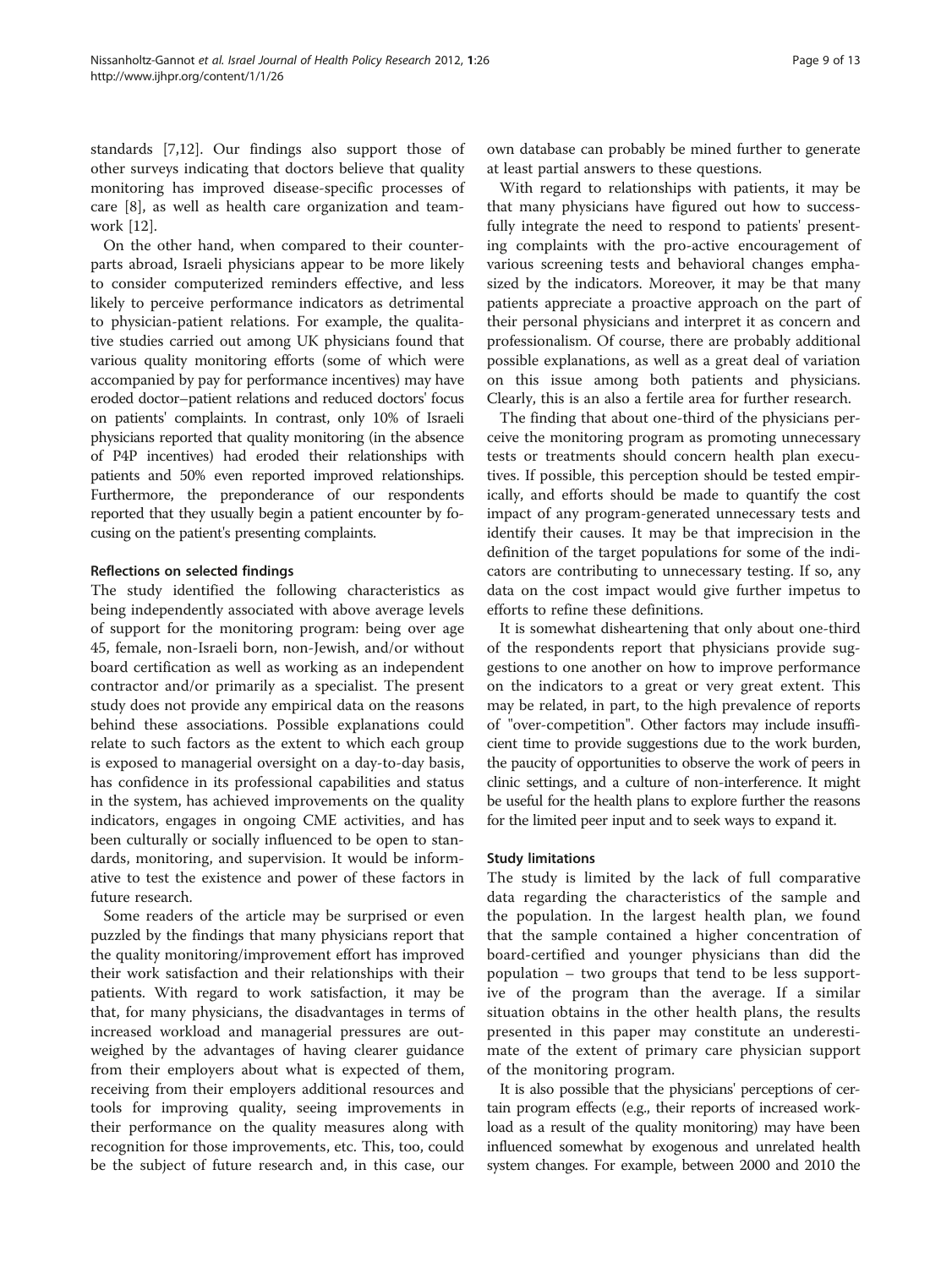number of Israeli physicians up to age 65 per 1,000 population dropped from 3.7 to 3.4 and this may well have affected the workloads of community-based physicians. In addition, over the past decade the health plans have also increased the responsibilities of the physicians in many areas unrelated to the quality monitoring program.<sup>m</sup>

On the other hand, it is important to note that the study took place during a period when responsibility for the monitoring project at the national level was being shifted from one university to another. During this period, efforts to improve performance within the health plans reportedly continued unabated. Still, the absence of changes in the number of indicators and their definitions emanating from the national level may have temporarily reduced the amount of work generated by the program for primary care physicians.

A final study limitation is that the analyses do not distinguish among health plans, as the health plans' agreement to participate in the study was conditioned on a commitment from the study team not to publish planspecific findings. Thus, the study does not include an analysis of the relationships between plan-specific factors (such as the number of indicators monitored and how they were used managerially) and key outcome variables (such as increased workload and excess managerial pressure).

#### Strategies for strengthening the quality monitoring program

Addressing the perceived problems of the Israeli qualitymonitoring program may further increase the physicians' motivation in promoting quality, strengthen their support of the program, and contribute to its continuation and further development. Some of these problems, such as excess managerial pressure, can probably best be addressed by the health plans themselves, while others, such as the need to refine the quality indicators, are probably best addressed at the national level.

As indicated in the findings section, the physicians were given several opportunities in the questionnaire to suggest ways to improve the quality monitoring program and address the problems that had arisen. The recommendations cited relatively frequently included:

- Re-defining or deleting some of the quality standards, such as body mass index.<sup>n</sup>
- Considering differences in the patient mix when evaluating performance and providing feedback to individual physicians.
- Reducing perceived over-competition and managerial pressure, for example, by reconsidering the frequency and prominence of the performance comparisons among physicians.
- Exploring ways to reduce workload, such as expanding the staff that assists the physicians.

• Increasing the time allotted for patients' visits, especially in the case of patients with chronic diseases.

While implementing either of the latter two proposals on a nationwide basis would no doubt be quite costly, health plan executives are encouraged to give them due consideration, particularly in light of the findings of this survey.

In addition, it would appear to us that, in light of the study findings, health plans and the national project team might consider the following:

- Strengthening awareness of the positive aspects of the program, such as the contribution of the program to teamwork and quality of care.
- Proceeding cautiously when adding new indicators, and assessing the trade-off between the benefits of adding indicators (e.g., the potential to improve quality in additional clinical domains) and its costs (e.g., increased doctors' workload).

Improvements in quality of care are often the product of the combined efforts of health plan managers and health care professionals engaged in direct service delivery. Accordingly, the study reported here, which examined how primary care physicians perceive the program and how it has affected their practices, was part of a larger, two-part study. The first part of the study used in-depth interviews to examine how managers in the health plans perceived the qualitymonitoring program and what they did in order to translate its results into improved quality [\[19](#page-12-0)]. One of the main findings of that part of the study was that physicians and health plan managers were working closely together to turn data on quality into quality improvements, a finding corroborated by various indepth studies focusing on particular health plans [[21,22](#page-12-0)]. A related study suggested that these close working relationships might be one of the reasons why performance on the quality indicators is improving more rapidly in Israel than in the U.S. [\[17](#page-12-0)].

It will be important for physicians and health plan managers to continue to work together, along with the leadership of the national quality monitoring program, in planning for the forthcoming release of plan-specific performance data. Currently, health care performance data are publicly available at the national level only, and the present study did not address the question of whether it is desirable to publish performance by health plan. In May 2011, the Jerusalem District Court ruled in favor of publishing performance data by individual health plans. Our findings suggest that implementation of this decision be handled cautiously by all involved – the national program, the plans, and the physicians. This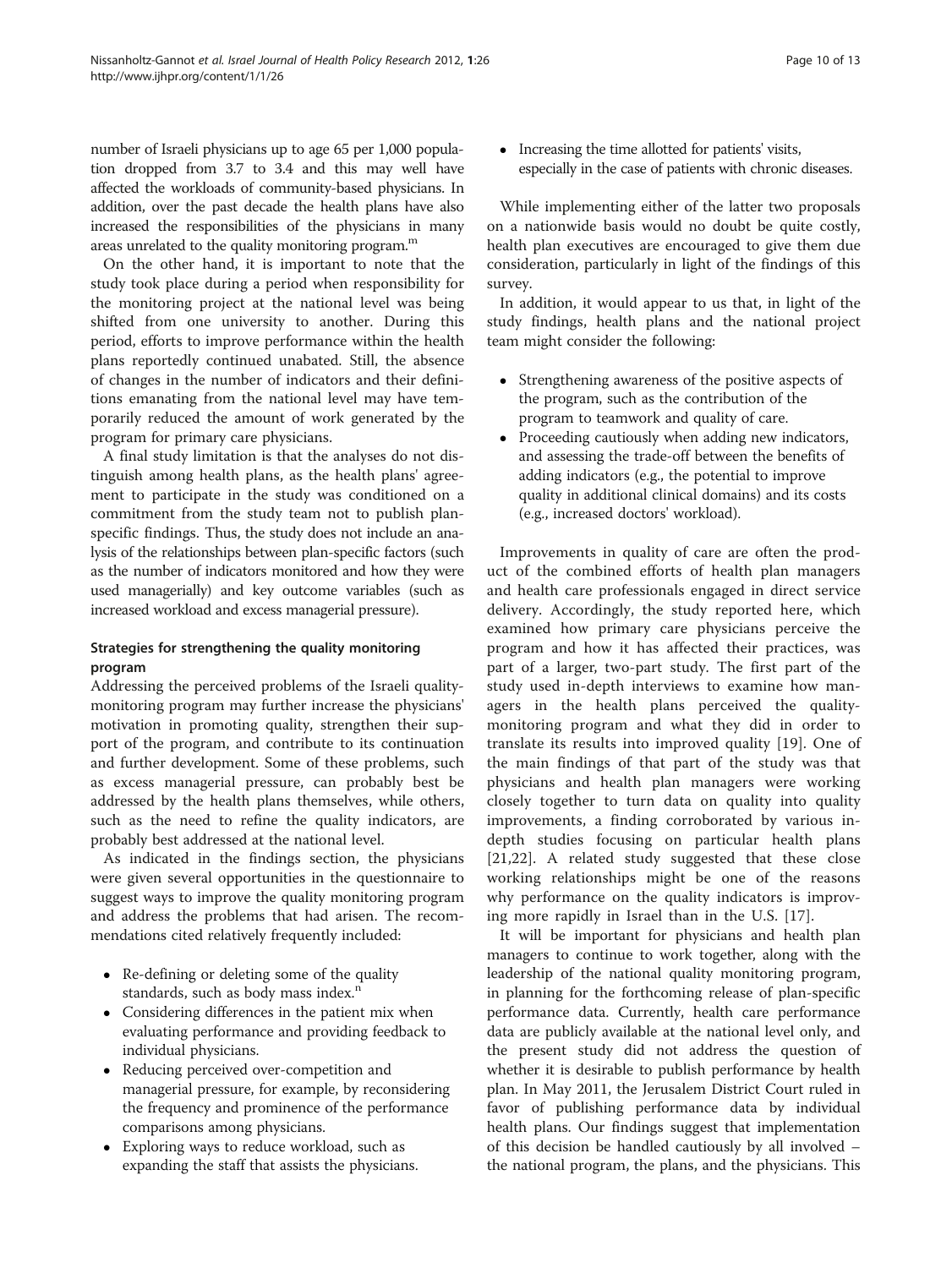is because, while publication of plan-specific data may provide consumers with important information, it may also reduce the spirit of cooperation among the parties, which has contributed so much to the program's success to date [\[15,17](#page-12-0)]. It could also lead to further increases in the already high levels of managerial pressure on physicians to improve performance.

In this context it is worth noting that, in a recent IJHPR article, Jaffe and colleagues reported continued overall improvements in the quality indicators in the 2007–2009 period [[23\]](#page-12-0). In a commentary on that article, Mark Chassin raised the question of "How good is good enough?" and encouraged Israeli health care leaders to strive for yet further gains in the quality of communitybased health care [\[24\]](#page-12-0). Our study suggests that the extent to which Israeli primary care physicians would support enhanced efforts to improve quality could depend on the extent to which the program directorate and the health plans address concerns about indicator validity, excess managerial pressure, and the workload.

#### Conclusion

#### Possible lessons for other countries and topics for further research

As one of the world's first large scale surveys of health care professionals' perceptions of quality monitoring, this study makes a contribution that goes beyond the specific Israeli context by identifying issues that should be explored in other countries as well. Moreover, the correlates of Israeli physicians' support for the quality monitoring may be relevant for other countries. For example, our finding that excess managerial pressure and lack of confidence in the quality measures may erode physician support for monitoring systems may be generalizable. Similarly, some of the features of the Israeli health care system that appear to contribute to physician support of the quality monitoring program may be relevant to other countries as well. As reported recently [\[15\]](#page-12-0), when compared with the U.S., the Israeli quality monitoring program focuses on a smaller number of clinical domains, a greater reliance on electronic health records, and a closer working relationship between physicians and health plans. The relationship between some of these features and physicians' perceptions of quality monitoring may be worth exploring.

In future studies, it would be worthwhile to investigate why physicians in Israel, unlike their colleagues in the U.S., find computerized follow-up more useful and why fewer Israeli physicians report that performance measures are detrimental to their relationships with patients. Future studies may also attempt to find out whether Israeli physicians are concerned that clinical guidelines and performance management limit their clinical autonomy and judgment similarly to UK [[10\]](#page-12-0) and U.S. [\[11\]](#page-12-0) physicians. Future research might also assess the extent to which some of the intriguing findings of studies from abroad (such as the reported contribution of performance measures to physician accountability to patients and funders [\[13](#page-12-0)]) also obtain in Israel.

Another issue for further exploration in Israel is why some subgroups of physicians (such as young physicians) are less supportive than others of the quality monitoring effort and what could be done to increase their level of support. Similarly, it would be interesting to explore how various dimensions of the physicians' workload (such as the number of patients seen per hour) influence their level of support for the monitoring program. Finally, it will be important to repeat the current study in a few years, to assess whether and how the patterns of physician support for quality monitoring change in the wake of public reporting of plan-specific performance data.

**End notes**<br><sup>a</sup> Some of the health plans also use additional indicators that they have developed in-house.

<sup>b</sup> Here, and elsewhere in the article, we use "diabetes" to refer to diabetes mellitus.<br> $\frac{c}{\lambda}$  As indicated in Table [1](#page-3-0), 48% of the primary care physi-

cians surveyed as part of this study work are salaried physicians only, 25% are independent contractors only, and 26% work in both modalities. Study data also indicate that among those physicians working only as independent contractors, 76% work with only one health plan, 17% work with two plans, and 7% work with three or four plans [\[20](#page-12-0)].

<sup>d</sup> The numbers of physicians in each health plan estimated to meet the criteria were as follows: 2,166 in Clalit, 1,059 in Maccabi, 835 in Meuhedet, and 857 in Leumit. These figures total 4,971, which is greater than 4,400 cited in the text for the country as a whole. The source of the discrepancy is that approximately 7% of the physicians

work in 2 plans and approximately 2% work in 3 plans.<br><sup>e</sup> This sample size was chosen to enable identification of differences of 11 percentage points between key subgroups of physicians on the main outcome variables (e.g., the extent of support for continuation of the program), with an alpha of .05 and a beta of .80.

<sup>f</sup> Factors contributing to the high response rate include: the existence of a stable, professionally trained, fieldwork unit with the Myers-JDC-Brookdale Institute, intensive efforts on the part of the fieldwork staff to obtain correct physician phone numbers in cases where the numbers originally supplied by the health plans proved to be incorrect, the policy of persistent and repeated attempts to reach all potential respondents over a period of several months and at various times of day (as needed), and the referral of potential refusals to the fieldwork supervisor or the investigators for special treatment.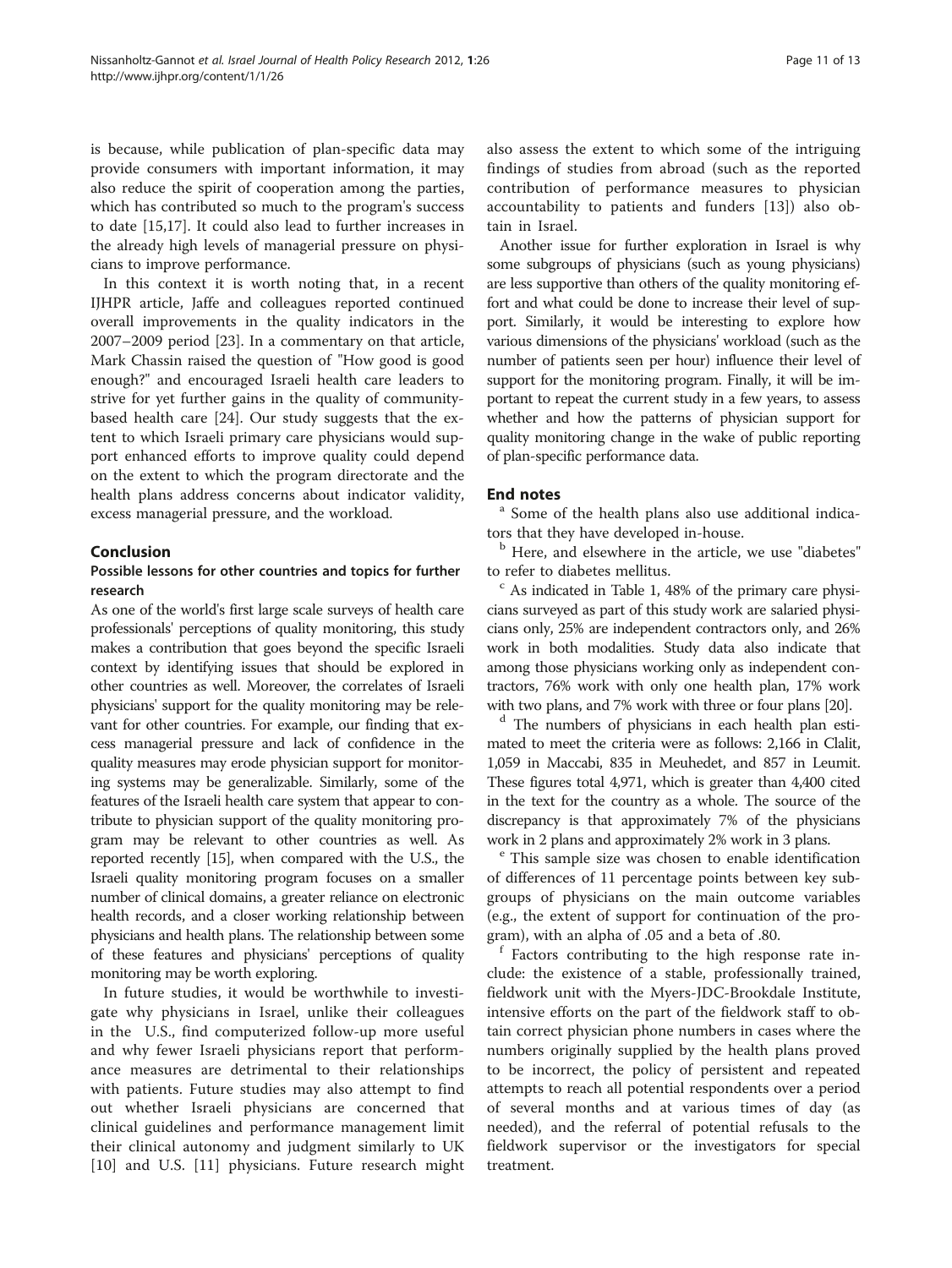<span id="page-11-0"></span><sup>g</sup> It may be that some of the non-respondents have characteristics that exclude them from the study population; if so, the true response rate would be higher than the 69% reported here.

<sup>h</sup> Health plan-specific response rates ranged from 53% to 77%.<br> $\frac{1}{1}$  Note that the weighting procedure did change the

results, but only to a minimal extent.

<sup>j</sup> Apparently, 4% of respondents work primarily as specialists, but also work secondarily as primary care physicians.

 $k$  Even in the absence of financial incentives, health plans have a number of ways to communicate their wishes to physicians working with them on either a contractual or salaried basis, and of encouraging the physicians to practice in accord with those wishes. It appears that there are differences both between and within plans in the extent to which managers insist that physicians follow protocols in situations where the physicians have questions about whether the protocols are clinically appropriate.

 $\frac{1}{1}$  Interestingly, the percent of respondents indicating that physicians provide suggestions to one another on how to improve performance to a great or very great extent did not differ much between those working primarily as salaried workers vs. those working primarily as independents (27% v. 25%). Similarly, that percentage was only slightly higher among physicians who work in settings with other physicians vs. those working alone (33%. vs. 27%). More substantial differences were related to whether the respondent worked primarily in a health plan-owned setting (29% vs. 16%).<br><sup>m</sup> The new responsibilities include improving patients'

electronic medical records, risk management, improving patient satisfaction with services, and inclusion of physicians in the activities related to member recruitment

and retention.<br><sup>n</sup> Indeed, various efforts are already underway, at both the health plan and national levels, to refine some of the indicators. To date, the foci of these efforts have included refining the definition of the denominator population for the indicators used to monitor whether persons with asthma and certain types of heart disease are being treated appropriately.

#### Additional file

[Additional file 1:](http://www.biomedcentral.com/content/supplementary/2045-4015-1-26-S1.doc) Appendix Table 5A. Logistic regression of "Supports Continuation" on physicians' personal and professional characteristics, including 95% confidence intervals\*. Table 5B: Logistic regression of "Contributes Substantially to Quality" on physicians' personal and professional characteristics, including 95% confidence intervals\*. Table **5C:** Logistic regression of "Excessive Competition" on physicians' personal and professional characteristics, including 95% confidence intervals\*.

Table 5D: Logistic regression of "Excessive Workload" on physicians' personal and professional characteristics, including 95% confidence intervals\*. Table 5E: Logistic regression of "Excessive Managerial Pressure" on physicians' personal and professional characteristics, including 95% confidence intervals\*.

#### Competing interests

The authors declare that they have no competing interests.

#### Author information

Rachel Nissanholtz-Gannot is a researcher at the Smokler Center for Health Policy Research and a lecturer at the Ariel University Center.

Bruce Rosen is the Director of the Smokler Center for Health Policy Research at the Myers-JDC-Brookdale Institute, as well as co-editor of the IJHPR. The members of the Quality Monitoring Study Group, and their positions at

the time of the study, were as follows:

• Alik Aviram (Scientific Director, Israel National Institute for Health Policy Research)

• Arnon Cohen (Director of the Department of Quality Measures and Research, Chief Physician Office at Clalit Health Services)

• Tuvia Horev (Deputy Director-General for Health Economics and Insurance, Ministry of Health)

• Boaz Lev (Vice Director-General, Ministry of Health)

• Gordon Littman (Chairman of the Committee for Quality Improvements of the Association of Family Physicians in Israel)

• Ziva Litvak (Administrative Director, Israel National Institute for Health Policy Research)

• Eran Matz (Director of the Division of Clinical Medicine at the Leumit Health Fund)

• Eliana Meirowitz Nelson (Health Policy Fellow, Myers-JDC-Brookdale Institute)

• Joseph Rosenblum (CIO of the Medical Division of the Meuhedet Health Fund)

• Amir Shmueli (Professor of health economics at the School of Public Health, Hebrew University – Hadassah Faculty of Medicine)

• Hava Tabenkin, (Director of Family Medicine in the Northern Region, Clalit Health Services)

• Rachel Wilf-Miron (Director of Quality Management at Maccabi Healthcare Services)

• Shlomo Vinker (Chairman of the Association of Family Physicians in Israel) ADC, JKR, EM, and RW-M are also members of the steering committee of the National Program for Quality Indicators in Community Healthcare in Israel. AS is also a member of the program directorate.

#### Authors' contributions

RN and BR were jointly responsible for the study design, data collection, data analysis, and writing of the article; each contributed intensively to all phases of the study. All members of the Quality Monitoring Study Group provided important input into the study design and data analysis, and commented on drafts of the article and/or the study report on which it is based. Eliana Meirowitz Nelson contributed to the literature review. All authors have read and approved the final version of the manuscript.

#### Acknowledgments

The study was financed in part by the Israel National Institute for Health Policy, which also provided important input to the study design at several key junctures.

Jochanan Benbassat contributed greatly, and graciously, to the writing of this article. Gary Freed, Dena Jaffe, Bruce Landon, Greg Pawlson, and Laura Rosen provided useful comments on earlier drafts of this manuscript.

#### Received: 21 December 2011 Accepted: 27 March 2012 Published: 20 June 2012

#### References

Leatherman S, Berwick D, Iles D, Lewin LS, Davidoff F, Nolan T, Bisognano M: The business case for quality: case studies and an analysis. Health Aff 2003, 22(2):17–30.